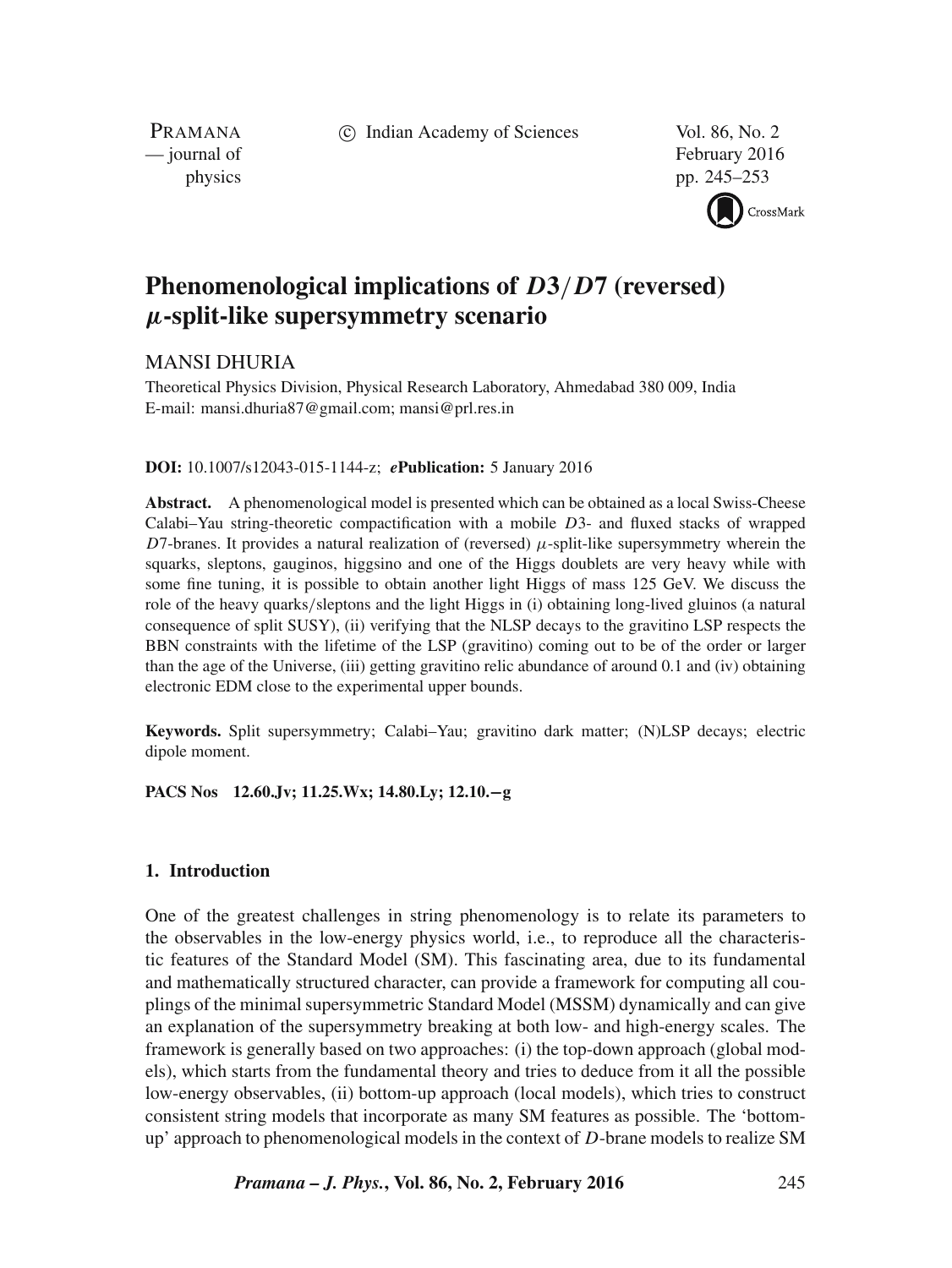#### *Mansi Dhuria*

spectrum was initiated in  $[1]$  by considering D3-branes on the top of orbifold singularities of  $\mathbb{C}^3/\mathbb{Z}_3$  with additional intersecting D7-branes. Motivated by this approach, different models were constructed in the context of compact Calabi–Yau compactifications by following configurations of intersecting D7-branes wrapping different four-cycles (see [2]). With the progress of large volume moduli stabilization [3], realistic constructions reproducing SM spectrum via D-branes were obtained by wrapping of D7-branes around blown-up cycle(s) [4] (small divisor in the geometry of Swiss-Cheese Calabi–Yau orientifold), similar to the techniques used in models of branes at singularities. In [5], we have considered a phenomenological model which could be realized locally within the context of type-IIB string theory with a space–time filling  $D3$ -brane and fluxed stacks of  $D7$ branes wrapping a 'big' divisor along with ED3/ED1-instanton generated superpotential and world-sheet instanton-corrected Kähler potential. Interestingly, the spectrum of the particles so obtained indicated the features of (reversed)  $\mu$ -split-like SUSY scenario. In this scenario, all sfermions, gauginos as well as higgsino mass parameter are considered to be very heavy. However, there is a small split between higgsino mass parameter (heavy) and gaugino mass (light) at a high scale, and thus, a reversed  $\mu$ -split SUSY. It would be interesting to see the impact on the phenomenological results due to the presence of heavy supersymmetric fermions nearly isospectral with heavy sfermions.

In this contribution, we summarize our study in [5,6] of a phenomenological model that could be locally realized as a large volume  $D3/D7$  Swiss-Cheese set-up of [5]. The (s)particles obtained by considering  $\mathcal{N} = 1$  gauged supergravity limit of this model indicates the signatures of (reversed)  $\mu$ -split-like SUSY scenario. We further summarize the phenomenological implications of the model that we have explored in refs [5,6].

## **2. The model**

For  $\mathcal{N} = 1$  compactification, we shall take the phenomenological Kähler potential of our model to be:

$$
K_{\text{Pheno}} = -\ln\left[-i(\tau - \bar{\tau})\right] - \ln\left(-i\int_{CY_3} \Omega \wedge \bar{\Omega}\right)
$$

$$
-2\ln\left[a_B(\sigma_B + \bar{\sigma}_B - \gamma K_{\text{geom}})^{3/2}\right]
$$

$$
-\left(\sum_i a_{S,i}(\sigma_{S,i} + \bar{\sigma}_{S,i} - \gamma K_{\text{geom}})\right)^{3/2} + \mathcal{O}(1)\mathcal{V}\right],
$$
(1)

where  $\tau$  is the axio-dilaton modulus and  $\Omega$  corresponds to the complex structure moduli.  $K_{\text{geom}}$  is the geometric Kähler potential due to the presence of mobile  $D3$ -branes. The divisor volumes  $\sigma_{\alpha}$  can be expressed in terms of 'Kähler' coordinates  $T_{\alpha}$ ,  $\mathcal{M}_{\mathcal{I}}$  as

$$
\sigma_{\alpha} \sim T_{\alpha} - \left[ i \mathcal{K}_{\alpha bc} c^{b} \mathcal{B}^{c} + i C_{\alpha}^{\mathcal{M}_{\mathcal{I}} \bar{\mathcal{M}}_{\tilde{\mathcal{J}}}} (\mathcal{V}) \text{Tr} \left( \mathcal{M}_{\mathcal{I}} \mathcal{M}_{\tilde{\mathcal{J}}}^{\dagger} \right) \right],
$$
 (2)

 $\alpha = (B, S)$  and  $\mathcal{M}_\mathcal{I}$  being  $SU(3_c) \times SU(2)_L$  bifundamental matter field  $a_{\mathcal{I}=2}$ ,  $SU(3_c) \times$  $U(1)_R$  bifundamental matter field  $a_{\mathcal{I}=4}$ ,  $SU(2)_L\times U(1)_L$  bifundamental matter field  $a_{\mathcal{I}=1}$ ,

246 *Pramana – J. Phys.***, Vol. 86, No. 2, February 2016**

$$
246
$$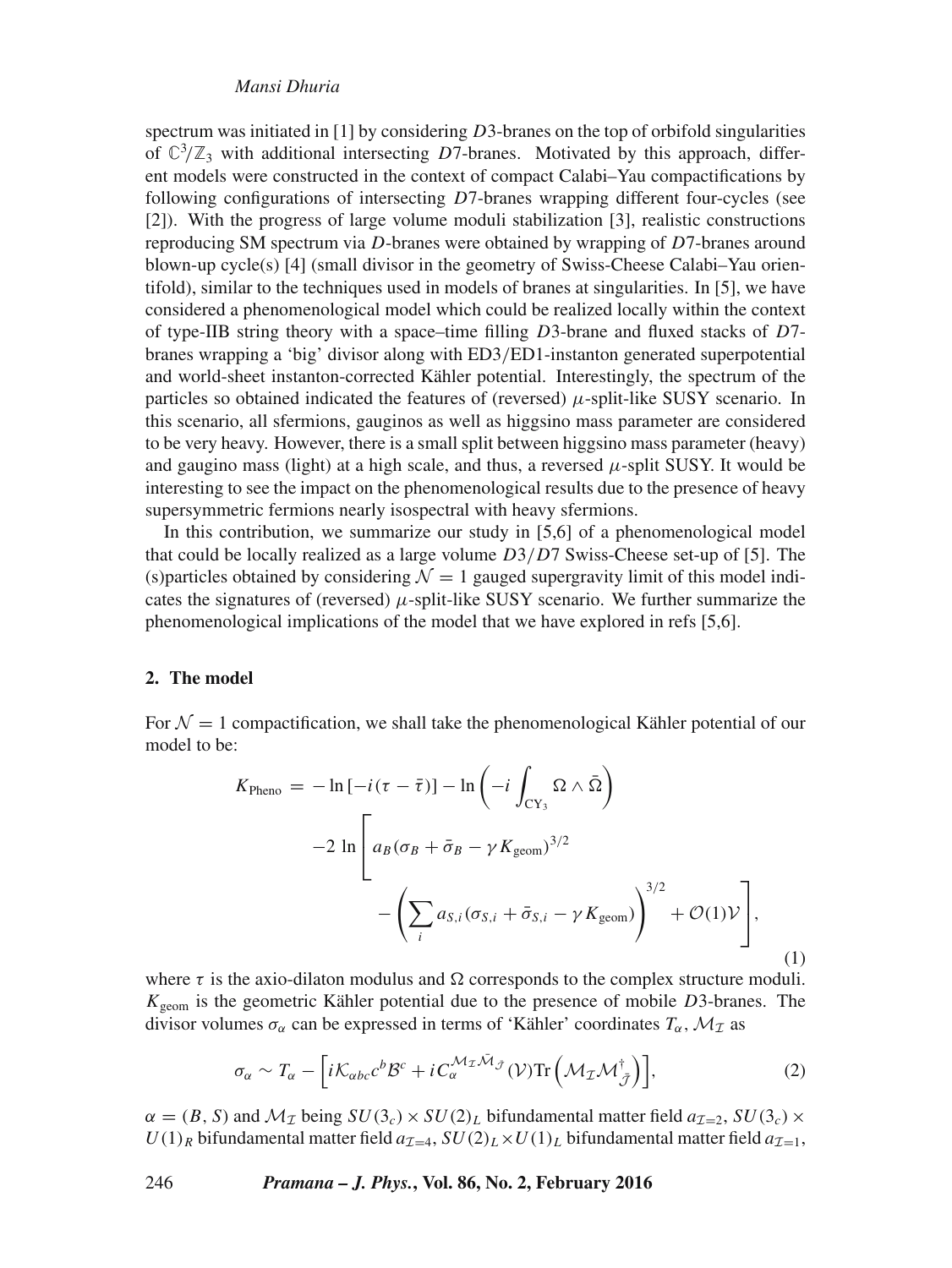$U(1)_L \times U(1)_R$  bifundamental matter field  $a_{\tau=3}$  along with  $SU(2)_L \times U(1)_L$  bifundamental  $\tilde{z}_{1,2}$  with the intersection matrix:  $C_{\alpha}^{a_i \bar{a}_j} \sim \delta_{\alpha}^B C_{\alpha}^{I \bar{J}}$ ,  $C_{\alpha}^{a_i \bar{\bar{z}}_j} = 0$ ,  $\mathcal{G}^a = c^a - \tau b^a$ being complex axionic fields ( $\alpha$ , a running over the real dimensionality of a subspace of the internal manifold's cohomology complex). In the context of  $\mathcal{N} = 1$  type-IIB orientifolds, in (4),  $\alpha$ , a index respectively involutively even, odd sectors of  $h^{1,1}(CY_3)$  under a holomorphic, isometric involution. Now, the phenomenological superpotential is given as

$$
W_{\text{Pheno}} \sim \left(z_1^{18} + z_2^{18}\right)^{n^s} e^{-n^s \text{vol}(\Sigma_S) - (\alpha_S z_1^2 + \beta_S z_2^2 + \gamma_S z_1 z_2)},\tag{3}
$$

where  $n_s = 2$  and  $\Sigma_s$  is the complexified divisor volume modulus. The bifundamental  $\tilde{z}_i$  in K can be considered as equivalent to  $z_{1,2} \in \mathbb{C}$  in W. It is expected that  $\mathcal{M}_{\mathcal{I}}, T_{S,B}, \mathcal{G}^a$  will constitute the  $\mathcal{N} = 1$  chiral coordinates. The intersection matrix elements  $\kappa_{(S/B)ab}$  and the volume-dependent  $C_{\alpha}^{\mathcal{M}_\mathcal{I}\bar{\mathcal{M}}_j}(\mathcal{V})$ , are chosen in such a way that at a local (metastable) minimum:

$$
\langle \sigma_S \rangle \sim \langle (T_S + \bar{T}_S) \rangle - i C^{\tilde{z}_i \bar{\tilde{z}}_j} (\mathcal{V}) \text{Tr}(\langle \tilde{z}_i \rangle \langle \bar{\tilde{z}}_j \rangle) \sim \mathcal{O}(1), \langle \sigma_B \rangle \sim \langle (T_B + \bar{T}_B) \rangle - i C^{\tilde{z}_i \bar{\tilde{z}}_j} (\mathcal{V}) \text{Tr}(\langle \tilde{z}_i \rangle \langle \bar{\tilde{z}}_j \rangle) \n- i C^{a_i \bar{a}_j} (\mathcal{V}) \text{Tr}(\langle a_i \rangle \langle \bar{a}_j \rangle) \sim e^{f \langle \sigma_S \rangle},
$$
\n(4)

where f is a fraction not too small as compared to 1, and the stabilized values of  $T_{\alpha}$ around the metastable local minimum is

$$
\langle \Re e T_S \rangle, \langle \Re e T_B \rangle \sim \mathcal{O}(1). \tag{5}
$$

If the volume  $V$  of the internal manifold is large in string length units, one sees that one obtains a hierarchy between the stabilized values  $\langle \Re e \tau_{S,B} \rangle$  but not  $\langle \Re e T_{S,B} \rangle$ .

#### 2.1 *Local realization of the abo*v*e model*

Let us briefly review the local  $D3-D7$ -brane framework presented in [5] which realizes the aforementioned phenomenological supergravity model  $(1)$ – $(5)$ , locally, in string theory. In this, we consider type-IIB compactified on the orientifold of a Swiss-Cheese Calabi–Yau in the large volume scenarios (LVS) limit that includes non-(perturbative)  $\alpha'$ corrections and non-perturbative instanton corrections in superpotential [7], in addition to a space–time filling D3-brane and multiple fluxed stacks of D7-branes wrapping the 'big' divisor. The configuration of  $D3-D7$ -branes as described in [5] was also obtained, locally, in the context of large volume scenarios. However, the set-up of [5] is different from the aforementioned large volume scenario constructs because: (i) it considers four stacks of multiple (magnetized) D7-branes in groups of 3 (corresponding to  $U(1) \times SU(2)_{c}$ ), 2 (corresponding to  $U(1) \times SU(2)_L$ ), 1 (corresponding to a  $U(1)$ ) and 1 (corresponding to another  $U(1)$ ) with the hypercharge corresponding to a linear combination of the four  $U(1)$ s, wrapping around the 'big' divisor in the rigid limit of the same (given that it was possible to locally stabilize the moduli corresponding to the fluctuations normal to the 'big divisor'  $\Sigma_B$  around which D7-branes are wrapped, at null values) but with different choices of two-form fluxes turned on the different two-cycles which are homologously non-trivial from the point of view of four-cycle's homology and not the ambient

*Pramana – J. Phys.***, Vol. 86, No. 2, February 2016** 247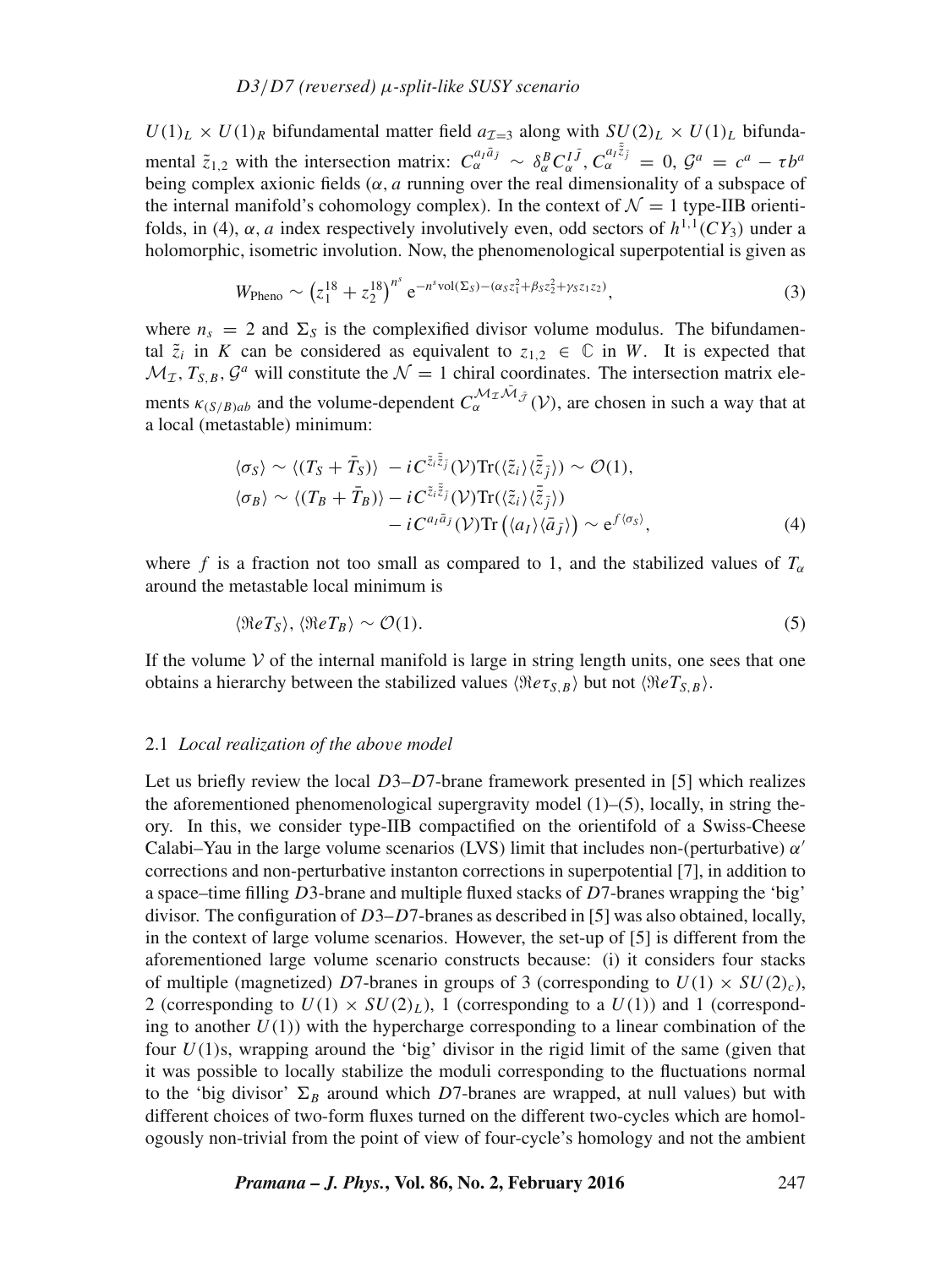Swiss-Cheese Calabi–Yau; (ii) it takes into account the non-perturbative corrections in the Kähler potential [7] in type-IIB Swiss-Cheese Calabi–Yau orientifold compactification, not considered in the 'large volume scenario' proposed in [3].

Further, similar in spirit to [8], we have turned on different but small two-form fluxes on the different two-cycles homologously non-trivial from the point of view of the 'big' divisor's geometry. As a result of this, the initially adjoint-valued matter fields decompose into bifundamental matter fields corresponding to the SM gauge groups. We have provided explicit matrix-valued representations for  $SU(3) \times SU(2)_L \times U(1)_L$  bifundamental first-generation quarks, their right-handed EW singlet cousins,  $SU(2)_L \times U(1)_L$  bifundamental first-generation leptons and the Higgs, as well as the right-handed EW-singlet leptonic cousins in [5]. All aforementioned matter fields arise from strings stretched between D7-branes stacks with different two-form fluxes turned on. The leptons and quarks get identified with the sfermonic superpartners of Wilson line moduli  $A<sup>I</sup>$  and the Higgs with the D3-brane's position moduli  $z_i$ ;  $\tau$  is the axion-dilaton modulus and  $\mathcal{G}^a$ are NS–NS and RR two-form axions complexified by the axion-dilaton modulus. In the orientifold-limit of F-theory, one considers an orientifold of the Calabi–Yau involving a holomorphic isometric involution.

Interestingly, we found in [5] that the three-cycle

$$
C_3: |z_1| \equiv \mathcal{V}^{1/36}, \ |z_2| \equiv \mathcal{V}^{1/36}, \ |z_3| \equiv \mathcal{V}^{1/6}, \tag{6}
$$

(the Calabi–Yau can be thought of, locally, as a complex three-fold  $\mathcal{M}_3$  which is a  $T^3$ (swept out by  $(\arg z_1, \arg z_2, \arg z_3)$ -fibration over a large base ( $|z_1|, |z_2|, |z_3|$ ); precisely apt for application of mirror symmetry as three *T*-dualities a la Strominger Yau Zaslow  $(SYZ)$ ,  $C_3$  is almost a special Lagrangian submanifold.

The set of  $\mathcal{N} = 1$  chiral coordinates (in particular the 'divisor volume') gets modified in the presence of  $D3$ - and  $D7$ -branes [9]. To evaluate the Wilson line moduli contribution in one of the  $\mathcal{N} = 1$  chiral coordinates  $T_B$ , due to inclusion of four Wilson line moduli on the world volume of space–time filling  $D$ 7-branes wrapped around the 'big' divisor restricted to (nearly) a special Lagrangian submanifold, we have constructed four distribution harmonic one-forms ( $A<sub>I</sub>$ ,  $I = 1, 2, 3, 4$ ) localized along the mobile spacetime filling D3-brane (restricted to the 3-cycle). The construction of involutively odd harmonic distribution one-forms in the large volume limit is given in [5]. (The most non-trivial example of involutions which are meaningful only at large volumes is mirror symmetry implemented as three *T*-dualities in [10] to a Calabi–Yau which locally can be thought of as a  $T^3$ -fibration over a (large) base; all Calabi–Yaus with mirrors (in the conventional sense) are expected to have such a local fibration);  $A<sub>I</sub>$  s are harmonic only within  $\Sigma_B$  and not at any other generic locus outside  $\Sigma_B$  in the Calabi–Yau manifold.

2.1.1 *Yang–Mills coupling constant.* The Yang–Mills gauge coupling constant squared for the *i*th gauge group (*i*:  $SU(3)$ ,  $SU(2)$ ,  $U(1)$ ) is given as

$$
g_{j=SU(3) \text{ or } SU(2)}^{-2} = \Re(e(T_{S/B}) + \mathcal{O}(F_j^2)\tau + \cdots, \qquad (7)
$$

where  $\Re e(T_{S/B})$  corresponds to the size of the divisor volume around which D7-branes are wrapped and  $F_j^2$  corresponds to non-Abelian two-form fluxes. In dilute flux approximation,  $g_{YM}$  is mainly governed by the size of divisor volume around which D7-branes

248 *Pramana – J. Phys.***, Vol. 86, No. 2, February 2016**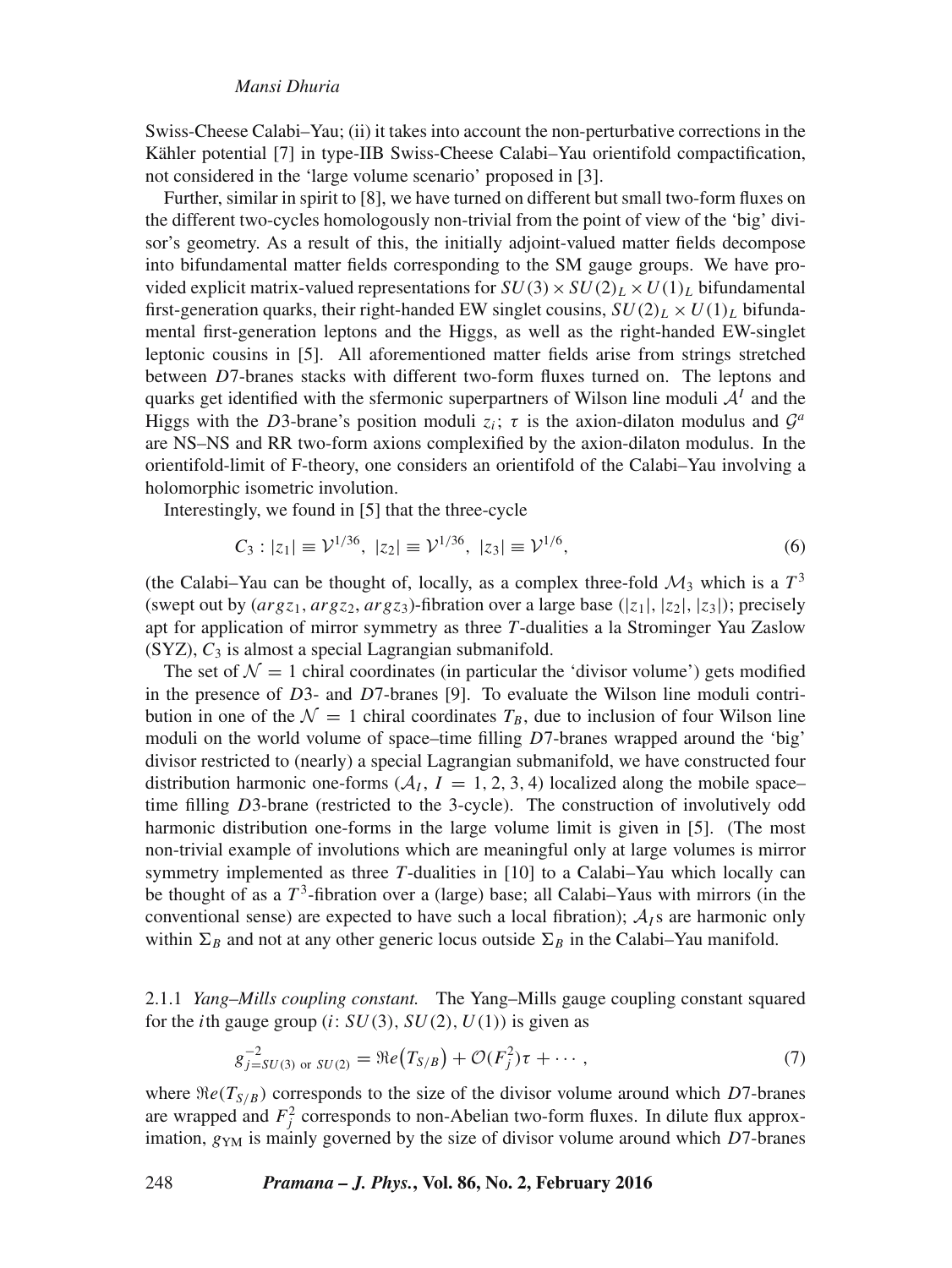are wrapped. In our set-up, D7-branes are wrapped around the 'big' divisor. Therefore, gauge coupling will be given by

$$
g_{\rm YM}^{-2} \sim \Re e(T_B) \sim \text{vol}(\Sigma_B) + C_{I\bar{J}} a_I \bar{a}_{\bar{J}} + \text{h.c.} \sim \mathcal{V}^{1/18} \sim O(1).
$$

(justified by the partial cancellation between  $\Sigma_B$  and  $C_I \bar{\jmath} a_I \bar{a}_{\bar{I}}$  with some fine-tuning).

2.1.2 *Stabilized potential of*  $\mathcal{N} = 1$  *local large volume D3–D7 set-up.* As we do not have a global picture, we content ourselves with a local bulk and open-string moduli stabilization near (6). We showed in [5] that near (6), the moduli can be stabilized as

$$
\text{vol}(\Sigma_S) \sim \mathcal{V}^{1/18}, \text{ vol}(\Sigma_B) \sim \mathcal{V}^{2/3}; \ \mathcal{G}^a \sim \frac{\pi}{\mathcal{O}(1)k^a(\sim \mathcal{O}(10))} M_P; \n|z_{1,2}| \equiv \mathcal{V}^{1/36} M_P, |z_3| \equiv \mathcal{V}^{1/6} M_P; \ |a_1| \equiv \mathcal{V}^{-2/9} M_P, |a_2| \equiv \mathcal{V}^{-1/3} M_P, \n|a_3| \equiv \mathcal{V}^{-13/18} M_P, |a_4| \equiv \mathcal{V}^{-11/9} M_P; \n\zeta^{A=1,\dots,h^{0.2}_-(\Sigma_B|_{C_3})} \equiv 0 \text{ (implying rigidity of the non-rigid } \Sigma_B \text{)}
$$
\n(8)

such that  $\Re eT_S \sim \Re eT_B \sim V^{1/18}$  and implying the possibility of obtaining a local metastable de Sitter-like minimum, corresponding to the positive minimum of the potential  $e^{K} G^{T_S \bar{T}_S} |D_{T_S} W|^2$  near (8), realizing (5) and thereby the supergravity model described in eqs (1)–(5) for  $V \sim 10^5$  in  $l_s = 1$  unit.

The Kähler potential relevant to all the calculations (using the modified  $\mathcal{N} = 1$  chiral coordinates; without being careful about  $\mathcal{O}(1)$  constant factors) is given as [5]

$$
K \sim -2\ln\left(a_B\left[\frac{T_B + \bar{T}_B}{M_P} - \mu_3(2\pi\alpha')^2 \frac{\{|z_1|^2 + |z_2|^2 + z_1\bar{z}_2 + z_2\bar{z}_1\}}{M_P^2}\right.\right.+ \mathcal{V}^{10/9} \frac{|a_1|^2}{M_P^2} + \mathcal{V}^{11/18} \frac{(a_1\bar{a}_2 + \text{h.c.})}{M_P^2} + \mathcal{V}^{1/9} \frac{|a_2|^2}{M_P^2} + \mathcal{V}^{29/18} \frac{(a_1\bar{a}_3 + \text{h.c.})}{M_P^2} + \mathcal{V}^{10/9} \frac{(a_2\bar{a}_3 + \text{h.c.})}{M_P^2} + \mathcal{V}^{19/9} \frac{|a_3|^2}{M_P^2} + \mathcal{V}^{19/9} \frac{(a_1\bar{a}_4 + a_4\bar{a}_1)}{M_P^2} \times \mathcal{V}^{29/18} \frac{(a_2\bar{a}_4 + a_4\bar{a}_2)}{M_P^2} + \mathcal{V}^{47/18} \frac{(a_3\bar{a}_4 + a_4\bar{a}_3)}{M_P^2} + \mathcal{V}^{28/9} \frac{|a_4|^2}{M_P^2}\right]^{3/2} - a_5\left(\frac{T_S + \bar{T}_S}{M_P} - \mu_3(2\pi\alpha')^2 \frac{\{|z_1|^2 + |z_2|^2 + z_1\bar{z}_2 + z_2\bar{z}_1\}}{M_P^2}\right)^{3/2} + \sum n_\beta^0(\cdots)\right)
$$
(9)

and ED3/ED1 generated non-perturbative superpotential used in [5] is given by

$$
W \sim \left(\mathcal{P}_{\Sigma_{S}}|_{D3|_{\text{near }C_{3}\hookrightarrow\Sigma_{B}}} \sim z_{1}^{18} + z_{2}^{18}\right)^{n^{s}} \sum_{m_{a}} e^{i\tau \frac{m^{2}}{2}} e^{in^{s}G^{a}m_{a}} e^{in^{s}T_{s}}, \tag{10}
$$

where  $a_i$ ,  $i = 1-4$  and  $z_{1,2}$  correspond to the undiagonalized Wilson line moduli and position moduli, respectively. The evaluation of 'physical'/normalized Yukawa couplings, soft SUSY breaking parameters and various 3-point vertices needs the matrix generated from the mixed double derivative of the Kähler potential to be a diagonalized matrix. After diagonalization, the corresponding eigenvectors as well as eigenvalues  $(A_I \{I = 1-4\}, Z_{1,2})$ are calculated in [5]. Henceforth, we use the diagonalized basis for the calculation of various mass parameters and interaction vertices.

*Pramana – J. Phys.***, Vol. 86, No. 2, February 2016** 249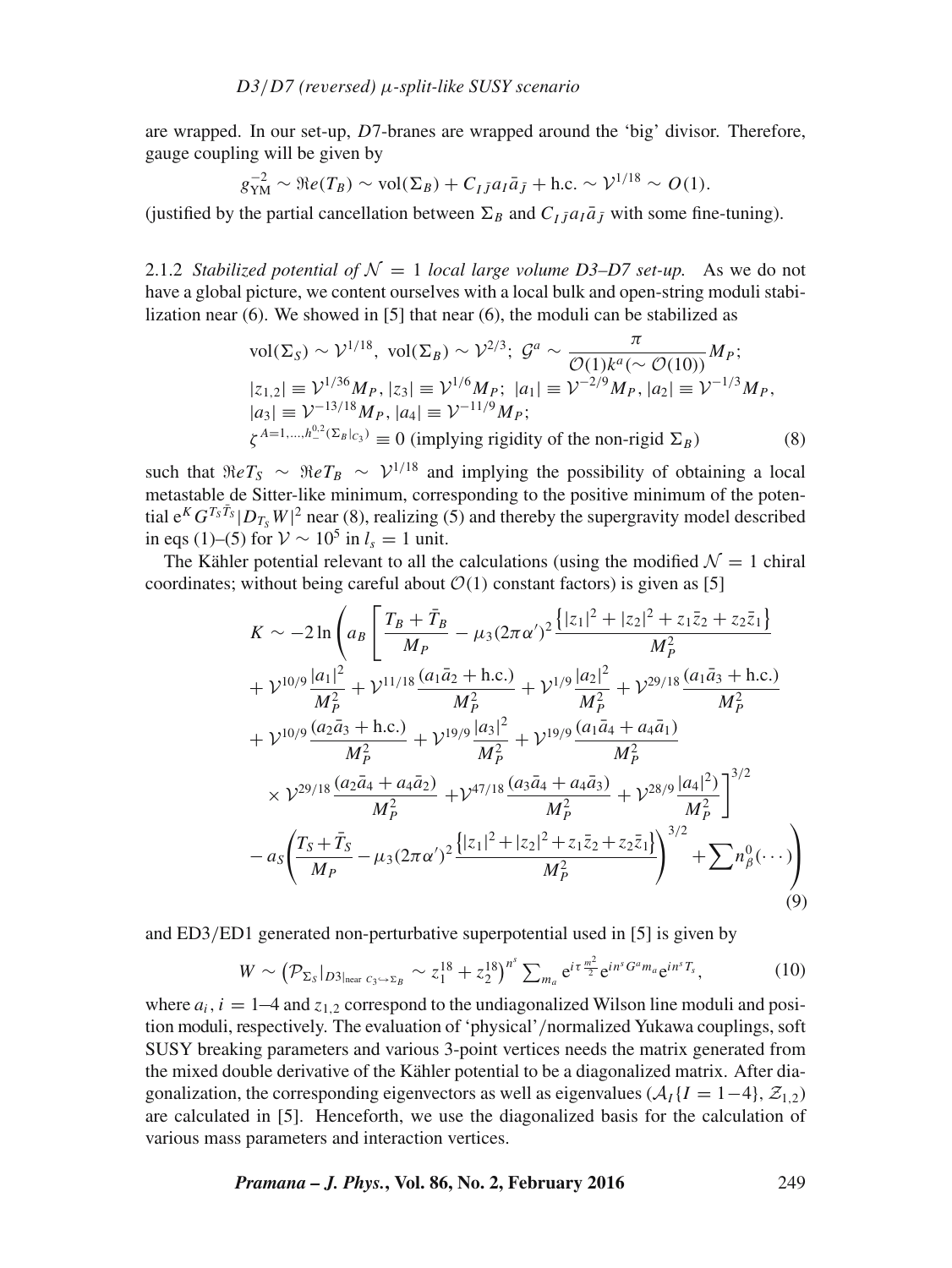### *Mansi Dhuria*

2.1.3 *Mass scales of SM-like particles.* Similar to Standard Model particles, the masses of fermions are calculated from the effective Yukawa couplings ( $\hat{Y}_{C_i C_j C_k}^{\text{eff}}$ ) in  $\mathcal{N} = 1$ gauged supergravity action [11], where  $C_i$  is an open string modulus is  $\delta \mathcal{Z}_{1,2}/\delta \mathcal{A}_{1,2,3,4}$ . By estimating in the large volume limit, all possible Yukawa couplings corresponding to four Wilson line moduli and showing that the RG-flow of the effective physical Yukawa's change almost by  $\mathcal{O}(1)$  under an RG flow from the string scale down to the EW scale [5], we see that for  $V \sim 10^5$ ,  $\langle Z_i \rangle \sim 246$  GeV:  $\langle Z_i \rangle \hat{Y}_{Z_1,A_1,A_3} \sim \text{MeV}$  – about the mass of the electron;  $\langle z_i \rangle \hat{Y}_{z_iA_2A_4} \sim 10 \text{ MeV}$  – close to the mass of the up quark! It shows that fermionic superpartners of  $A_1$  and  $A_3$  correspond respectively to the first generation of left-handed  $SU(2)$  and right-handed  $U(1)$  leptons, while fermionic superpartners of  $A_2$ and  $A_4$  correspond respectively to left-handed  $SU(2)$  and right-handed  $U(1)$  quarks.

2.1.4 *Realization of (re*v*ersed)* μ*-split-like SUSY scenario.* After the identification of Wilson line moduli and position moduli with matter superfields and Higgs superfields, we calculated various supersymmetric as well as soft SUSY breaking parameters in [5]. The soft SUSY breaking parameters are calculated by expanding  $\mathcal{N} = 1$  supergravity potential in the powers of matter fields and Higgs superfield. Then we calculated in [5], the eigenvalues and eigenvectors of the Higgs mass matrix formed by linear combination of two Higgs doublets (using the prescription as given in [12]) by first calculating the masses of the latter and thereafter using RG solution to Higgs mass discussed in [13]. After calculating masses of (s)particles, the gravitino appears to be the lightest supersymmetric particle with mass around  $10^8$  GeV. The sfermion masses corresponding to the first generation of quarks and leptons (identifiable as Wilson line moduli mass in our framework as mentioned above) are very heavy of the order  $10^{10}$  GeV at string scale. Similarly, the gaugino masses also turn out to be heavy of the order  $10^{11}$  GeV. However, the higgsino masses turn out to be heavier of the order  $10^{13}$  GeV. One of the Higgs doublets was shown to have mass of the order 125 GeV with some fine-tuning, thus showing the possibility of realizing (reversed)  $\mu$ -split-like SUSY scenario (though there is a 'split' between mass of higgsino, and gaugino and sfermions at very high-energy scale; the SM fermions are light) in the context of our model. The results of the mass scales of the superpartners are summarized in table 1 also. As a benchmark of the split SUSY scenario, we estimated the lifetime of gluino decaying into neutralino and Goldstino upto one loop by evaluating relevant interaction vertices using  $\mathcal{N} = 1$  gauged supergravity action. The same turned

| sparticle(s)                         | Volume dependence                                                                                                                                             | Mass (GeV)                 |
|--------------------------------------|---------------------------------------------------------------------------------------------------------------------------------------------------------------|----------------------------|
| Gravitino                            |                                                                                                                                                               | $10^{8}$                   |
| Gaugino                              | $m_{3/2} \sim V^{-2} M_P$<br>$M_{\tilde{g}} \sim V^{2/3} m_{3/2}$                                                                                             | $10^{11}$                  |
| Neutralino                           | $M_{\chi_2^0}^{\circ} \sim \mathcal{V}^{2/3} m_{3/2}^{\circ}$                                                                                                 | $10^{11}$                  |
| $D3$ -brane position moduli          | $m_{Z_i} \sim \mathcal{V}^{59/72} m_{3/2}$                                                                                                                    | $10^{12}$                  |
| Wilson line moduli                   | $m_{\tilde{A}_I} \sim \mathcal{V}^{1/2} m_{3/2}$                                                                                                              | $10^{10}$                  |
| Physical $\mu$ -terms (higgsino)     |                                                                                                                                                               | $10^{13}$                  |
| Physical $\hat{\mu}$ <i>B</i> -terms | $\hat{\mu}_{\mathcal{Z}_i \mathcal{Z}_j} \sim \mathcal{V}^{37/36} m_{3/2}$<br>$(\hat{\mu}B)_{\mathcal{Z}_1 \mathcal{Z}_2} \sim \mathcal{V}^{37/18} m_{3/2}^2$ | $10^{26}$ GeV <sup>2</sup> |

**Table 1.** Mass scales of first generation of sparticles.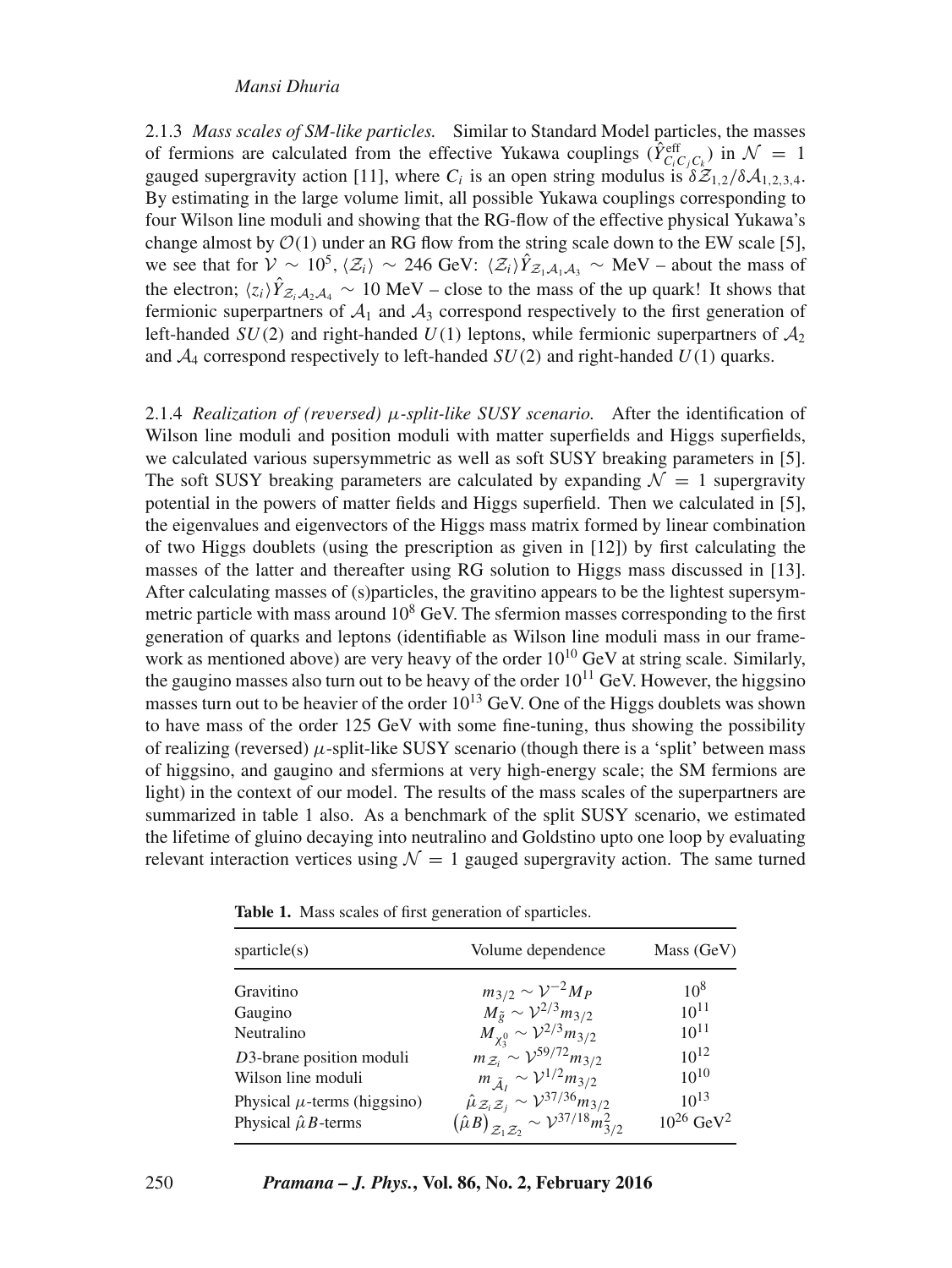out to be quite high, thus providing another concrete signature of (reversed)  $\mu$ -split-like SUSY scenario.

#### **3. Phenomenological implications of** D**3**/D**7 (reversed)** µ**-split-like SUSY model**

In this section, we briefly review some of the important issues addressed in the context of the aforementioned model in refs [5,6].

#### 3.1 *Gra*v*itino as cold dark matter (CDM) candidate*

The typical split SUSY models assume the lightest neutralino to be an appropriate viable cold dark matter (CDM) candidate. However, in our case, gravitino appears to be the lightest supesymmetric particle (LSP). We have demonstrated the possibility of getting gravitino as a viable CDM candidate respecting BBN constraints as well as reproducing a relic abundance of around 0.1 in the context of  $\mathcal{N} = 1$  gauged supergravity limit of  $D3/D7$  (reversed)  $\mu$ -split-like SUSY model in [5]. To justify the above, we evaluated:

- (1) Lifetime of (N)LSP decay channels The very important constraint that the hadronic or electromagnetic energy released from decay products of next-to-lightest superparticle (NLSP) must not change the observed abundances of light elements in the Universe essentially fixed by their average lifetime around  $\tau \sim 10^2$  s, referred to as the Big Bang nucleosynthesis (BBN) constraint, is met by NLSP candidates, if decay of the same occurs before BBN era. To get an explicit idea, we calculated the decay width of all important two- and three-body decay channels of neutralino as well as sleptons existing as co-NLSPs in our model and found that the lifetime in all (co)-NLSP decay channels was smaller than  $10^2$  s (onset of BBN era). Therefore, we were justified to argue that NLSP decaying into gravitino did not disturb the cosmological BBN constraint. Thereafter, we also calculated the interaction channels corresponding to *R*-parity violating neutralino three-body decay to ordinary particles. As the lifetime of this decay mode turned out to very high as compared to decay modes of neutralino into gravitino, we could assume that the neutralino would have preferably decayed into gravitino(LSP)s only. In addition to this, decay lifetime of gravitino turned out to be of the order of the age of the Universe, thus showing the possibility of considering itself as a viable CDM candidate;
- (2) Relic abundance of gravitino For gravitino to be a viable CDM candidate, the contribution of gravitinos to the energy density of the Universe should be less than the the closure limit, i.e.  $\Omega_{\tilde{G}} = \rho_{\tilde{G}}/\rho_c < 1$ . If the gravitino LSP produced by decay of co-NLSPs is to provide the whole gravitino relic density, the relic abundance of gravitino is given as  $\Omega_{\tilde{G}} h^2 = \Omega_{\chi_3^0} h^2 \times (m_{\frac{3}{2}}/m_{\chi_3^0})$ , if co-NLSPs freeze out with appropriate thermal relic density  $(\Omega_{\chi_3^0}^{\gamma_3})$  before decaying and then eventually decay into the gravitino. As the freeze-out condition depends on thermal cross-section  $\langle \sigma v_{\text{Møl}} \rangle$  of such particles, we have evaluated all important annihilation channels possible in neutralino annihilation and in the case of slepton annihilation by using the partial wave expansion approach. We have basically computed the volume suppression factors corresponding to each interaction vertex by making use of  $\mathcal{N} = 1$

*Pramana – J. Phys.***, Vol. 86, No. 2, February 2016** 251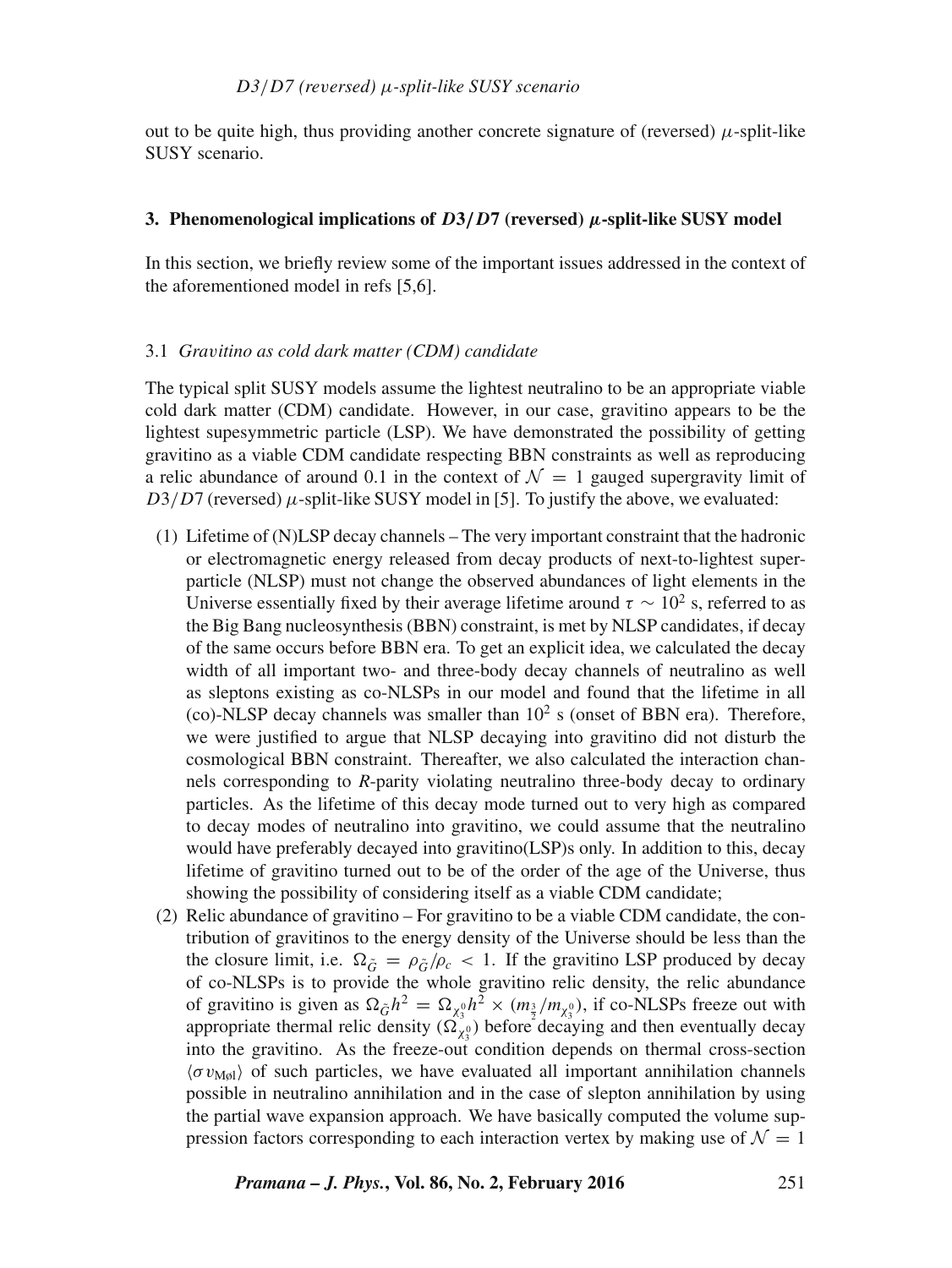#### *Mansi Dhuria*

gauged supergravity action [5]. By calculating the partial wave coefficient of each channel and utilizing the analytical expression of relic abundance, relic abundance of gravitino  $\Omega_{\tilde{G}}h^2$  turned out to be 0.1 by considering neutralino to be the NLSP and  $10^{-22}$  by considering sleptons to be the NLSP [5].

Thus, we can conclude that the gravitino can exist as a potential CDM candidate.

### 3.2 *Electric dipole moment (EDM) of the electron*/*neutron (e*/*n)*

We have also explored the origin of generation of non-zero complex phases in the abovementioned large volume  $D3/D7$  model in ref. [6] and emphasized the possibility of obtaining a sizable contribution of  $(e/n)$  EDM even at one-loop level due to the presence of heavy supersymmetric fermions nearly isospectral with heavy sfermions in addition to getting a significant value of  $(e/n)$  EDM at two-loop level. Unlike traditional split SUSY models in which one-loop diagrams do not give significant contribution to the EDM of  $(e/n)$  because of very heavy sfermions existing as propagators in the loop, we obtained a 'healthy' value of EDM in our model because of the presence of heavy neutralino/chargino and gaugino as fermionic propagators in the loop. The independent CP-violating phases were generated from non-trivial distinct phase factors associated with four Wilson line moduli (identified with first generation leptons and quarks and their  $SU(2)_L$ -singlet cousins) as well as the *D*3-brane position moduli (identified with two Higgses) and the same were sufficient to produce overall distinct phase factors corresponding to all possible effective Yukawa's as well as effective gauge couplings that we have discussed in the context of  $\mathcal{N} = 1$  gauged supergravity action. However, the complex phases responsible to generate non-zero EDM at one-loop level mainly appeared from off-diagonal contribution of sfermion as well as Higgs mass matrices at electroweak scale. In our analysis, we obtained dominant contribution of electron/neutron EDM around  $O(10^{-29})$  ecm from two-loop diagrams involving heavy sfermions and a light Higgs, and electron EDM around  $O(10^{-32})$  ecm from one-loop diagram involving heavy chargino and a light Higgs as propagators in the loop. The neutron EDM got dominant contribution of the order  $O(10^{-33})$  ecm from one-loop diagram involving SM-like quarks and Higgs. Next, by conjecturing that the CP-violating phase could appear from the linear combination of Higgs doublets, we also got an EDM of electron/neutron around  $\mathcal{O}(10^{-27})$  ecm in case of two-loop diagram involving  $W^{\pm}$  bosons.

#### **4. Conclusions**

We have discussed the possibility of realizing '(reversed)  $\mu$ -split-like SUSY' scenario from a phenomenological model, which we show could be realizable locally as the large volume limit of a type-IIB Swiss-Cheese Calabi–Yau orientifold involving a mobile space–time filling *D*3-brane localized at a nearly special Lagrangian three-cycle embedded in the 'big' divisor (hence the local nature of the model's realization) and multiple fluxed stacks of space–time filling *D*7-branes wrapping the same 'big' divisor. The global embedding is however, not known. Naturally realizing the split-SUSY scenario [12] of N Arkani-Hamed and S Dimopoulos in our model, we showed that the mass of one of the Higgs formed by a linear combination of two Higgs doublets (related to the *D*3-brane